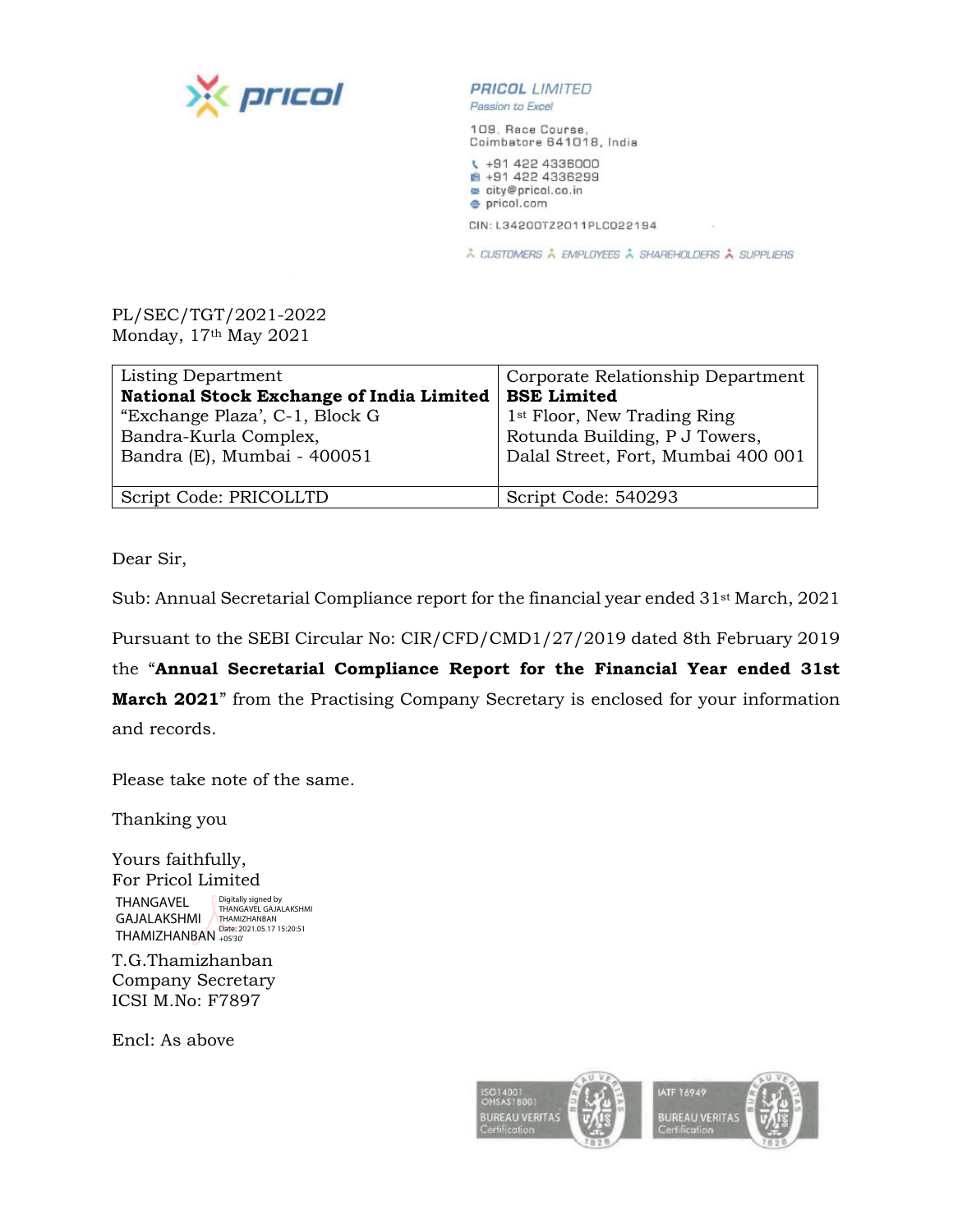

## **P. Eswaramoorthy and Company Company Secretaries**

Company Secretaries

**88 P. Eswaramoorthy e.sc., LLB.,Fcs.,** 

## **Secretarial Compliance Report of Pricol Limited for year ended 31 st March, 2021**

I, **P Eswaramoorthy (FCS 6510, CP No. 7069)** of M/s. P Eswaramoorthy and Company, Company Secretaries have examined:

( **a)all** the documents and records made available to me and explanation provided by Pricol Limited ("the listed entity"),

**(b)** The filings/submissions made by the listed entity to the stock exchanges,

(c)website of the listed entity,

**(d)** any other document/filing, as may be relevant, which has been relied upon to make this certification, for the year ended 31<sup>st</sup> March, 2021 (herein after referred as "review period")in respect of compliance with the provisions of:

(i)the Securities and Exchange Board of India Act, 1992 ("SEBI Act")and the Regulations, circulars, guidelines issued thereunder; and

(ii)the Securities Contracts (Regulation) Act, 1956 ("SCRA"), Rules made thereunder and the Regulations, circulars, guidelines issued thereunder by the Securities and Exchange Board of India ("SEBI");

The specific Regulations, whose provisions and the circulars/ guidelines issued thereunder, have been examined, include:-

- **(a)** Securities and Exchange Board of India (Listing Obligations and Disclosure Requirements) Regulations,2015;
- . **(b)** Securities and Exchange Board of India (Issue of Capital and Disclosure Requirements) Regulations, 2018;



Page **1** of **4** 

**No.44** & **44/1, 5th Street, Ramalinga Jothi Nagar, Near Corporation Office, Nanjundapuram Road, Ramanathapuram, Coimbatore** - **641 045. a 0422** - **2322333**  • **eswarfcs@gmail.com, eswaracs@gmail.com**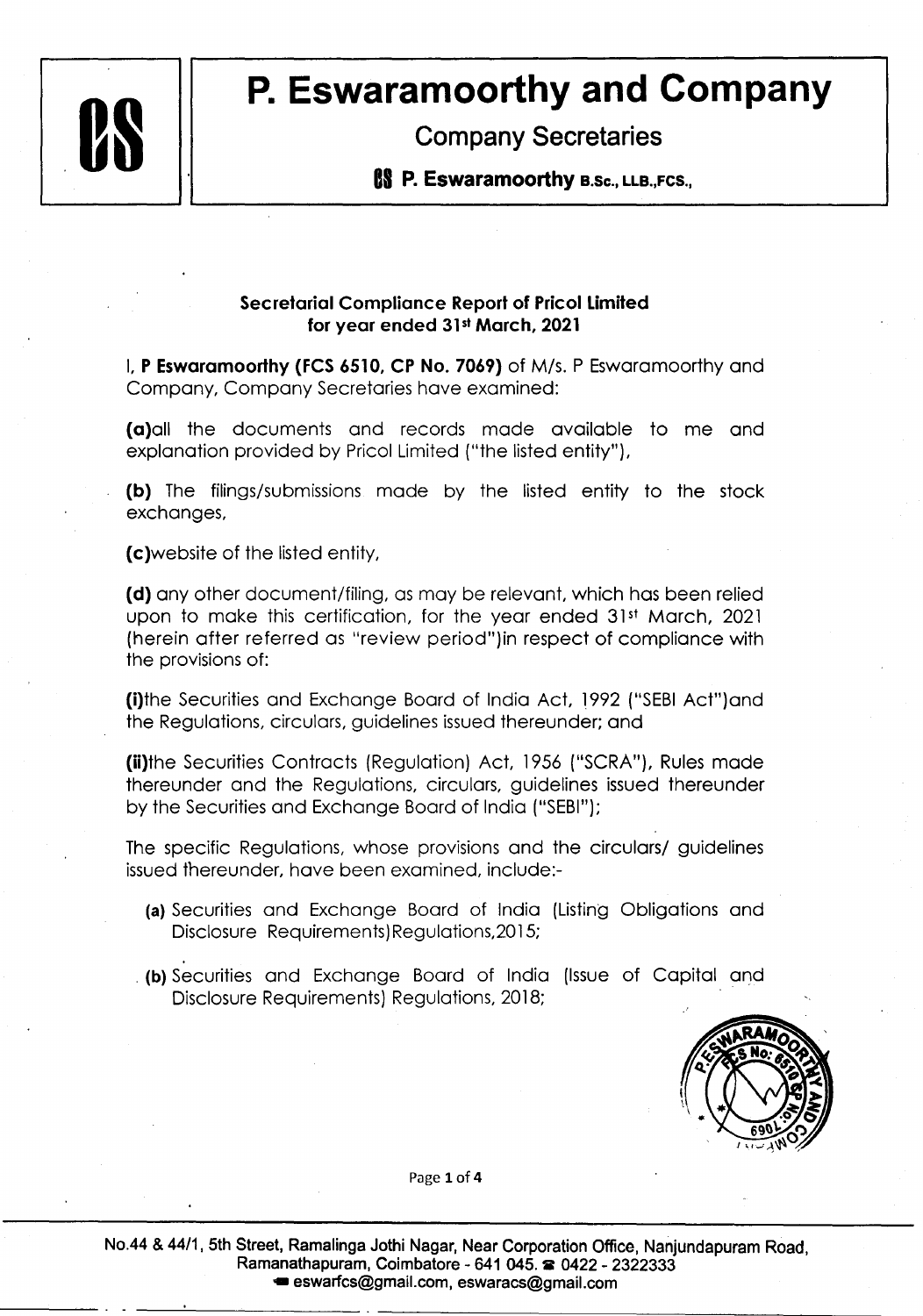- **(c)** Securities and Exchange Board of India (Substantial Acquisition of Shares and Takeovers) Regulations, 2011;
- **(d)** Securities and Exchange Board of India (Prohibition of Insider Trading) Regulations, 2015;
- **(e)** Securities and Exchange Board of India (Registrars to an Issue and Share Transfer Agents) Regulations, 1993;
- **(f)** Securities and Exchange Board of India (Depositories and Participants) Regulations, 2018;and circulars / guidelines issued by various Authorities whatever applicable thereunder;

And based on the above examination, I hereby report that, during the aforesaid Review Period:

- **(a)** The listed entity has complied with the provisions of the above Regulations and circulars/ guidelines issued thereunder wherever applicable.
- **(b)** The listed entity has maintained proper records under the provisions of the above Regulations and circulars/guidelines issued thereunder insofar as it appears from my examination of those records.
- **(c)** No action was taken against the Listed Entity / its Promoters / Directors / either by SEBI or by Stock Exchanges (including under the Standard Operating Procedures issued by SEBI through various circulars) under the aforesaid Acts / Regulations and circulars/ guidelines issued thereunder except the Cautionary Notice received from SEBI dt October, 19, 2020 for Non-Compliance of Regulation 24 (1) of SEBI (LODR) regulations, 2015 as on March, 2020.



**Page2of4**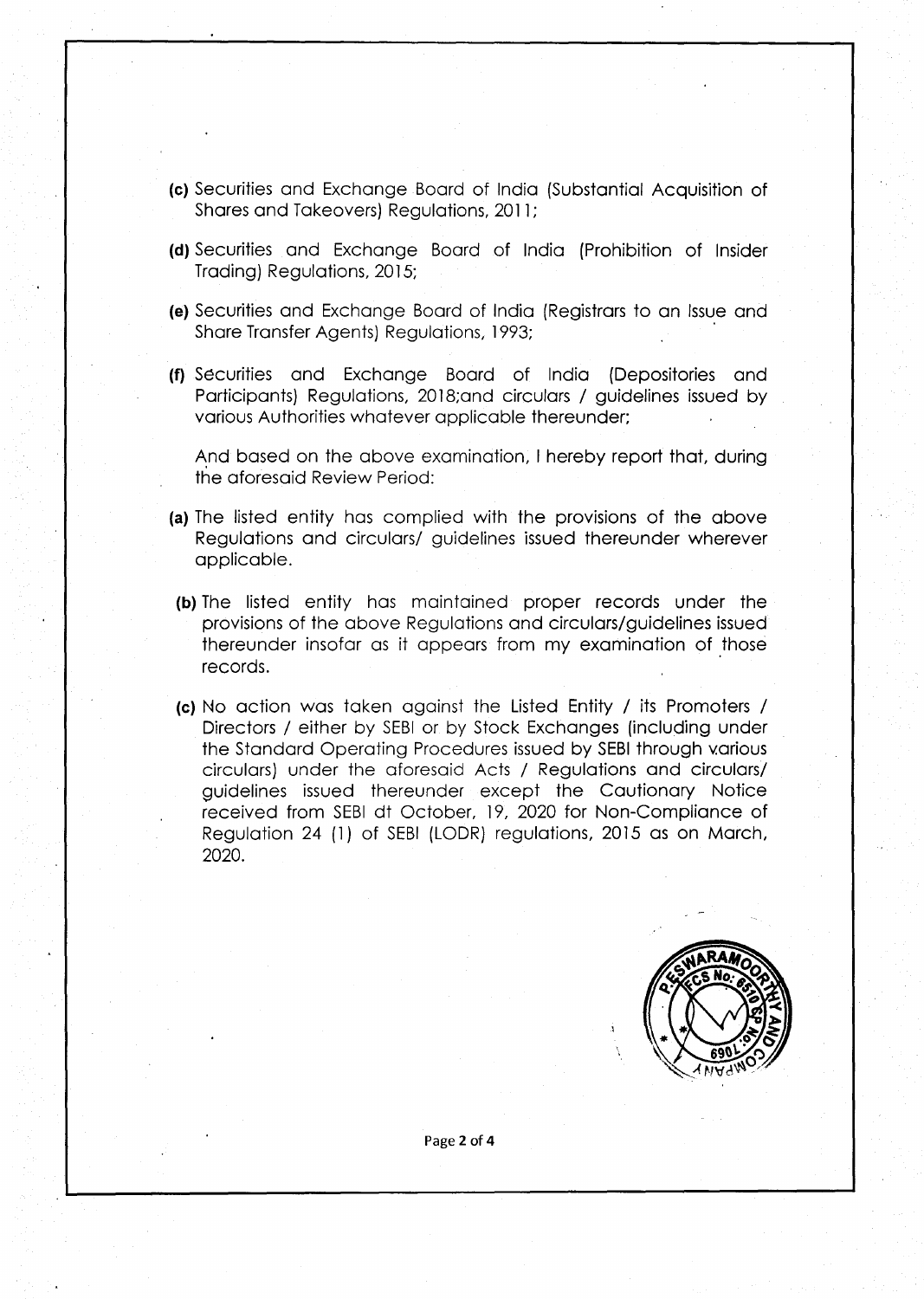(d) The listed entity has taken the following actions to comply with the observations made in previous reports:

|                | Company<br>Secretary in<br>the previous<br>reports | report for the year ended<br>2020                                                                                                                                                                                                                                                                                                                                                                             |                                                                                                                                                                                                                                                                                                                                                                                                                                                                                                                                                                                                                                                                                                                                                                                                                                                                | the Practicing<br>Company<br>Secretary on<br>the actions<br>taken by the<br>listed entity                                                                                                      |
|----------------|----------------------------------------------------|---------------------------------------------------------------------------------------------------------------------------------------------------------------------------------------------------------------------------------------------------------------------------------------------------------------------------------------------------------------------------------------------------------------|----------------------------------------------------------------------------------------------------------------------------------------------------------------------------------------------------------------------------------------------------------------------------------------------------------------------------------------------------------------------------------------------------------------------------------------------------------------------------------------------------------------------------------------------------------------------------------------------------------------------------------------------------------------------------------------------------------------------------------------------------------------------------------------------------------------------------------------------------------------|------------------------------------------------------------------------------------------------------------------------------------------------------------------------------------------------|
| 1.             | <b>NA</b>                                          | Financial results for<br><b>The</b><br>quarter and<br>the<br>year<br>ended 31st March, 2019<br>has not been submitted<br>to the Stock Exchanges<br>by<br>(NSE<br>& BSE)<br>the<br>Company within<br>the<br>period as stated in the<br>Regulation 33 of<br><b>SEBI</b><br>(Listing Obligations<br>and<br>Disclosure Requirements)<br>Regulations, 2015.                                                        | The Board of Directors of the<br>Company considered and<br>approved<br>the<br>financial<br>results at the Board Meeting<br>held on 15th June, 2019 and<br>the results were submitted to<br>Stock<br>the<br>Exchanges.<br>Further, the Companyhas<br>paid fine of Rs. 80,000/- to<br>NSE and BSE.                                                                                                                                                                                                                                                                                                                                                                                                                                                                                                                                                               | Fine has been<br>paid.<br><b>The</b><br>Company has<br>complied<br>with<br>the<br>relevant<br>rules,<br>regulations<br>etc.                                                                    |
| $\mathbf{2}$ . | <b>NA</b>                                          | The Company has not<br>appointed Independent<br>Director on the Board of<br>Directors of "Pricol Wiping<br>Systems<br>Czech<br>S.I.O''<br>Foreign unlisted material<br>Wholly Owned Subsidiary<br>the<br>Company as<br>оf<br>required under Regulation<br>24 (1) of Securities and<br>Exchange Board of India<br>(Listing Obligations<br>and<br>Disclosure Requirements)<br>Regulations, 2015.<br>Page 3 of 4 | The Company in its Board of<br>Directors meeting held on<br>12thFebruary,<br>2020<br>has<br>recommended the name of<br>Mr.K.Ilango,<br>Independent<br>Director of the Company for<br>being appointed on the<br>Board of Directors of "Pricol<br>Wiping Systems Czech s.r.o"<br>Foreign<br>unlisted<br>material<br>Wholly Owned Subsidiary of<br>the Company as required<br>under Regulation 24 (1) of<br>Securities<br>and<br>Exchange<br>India<br><b>Board</b><br>of<br>(Listing<br>Obligations and Disclosure<br>Regulations,<br>Requirements)<br>2015. However, in the light of<br>the global impact of the<br>pandemic<br><b>COVID</b><br>19<br>outbreak, despite of all their<br>efforts<br>it<br>made<br>was<br>the<br>impracticable<br>for<br>Company to appoint<br>the<br>Independent Director and to<br>comply<br>with<br>the<br>said<br>Regulations. | No action was<br>taken<br>with<br>$\mathsf{to}$<br>respect<br>appointment of<br>independent<br>director, as the<br>subsidiary<br>ceased to be<br>subsidiary due<br>to sale of entire<br>stake. |